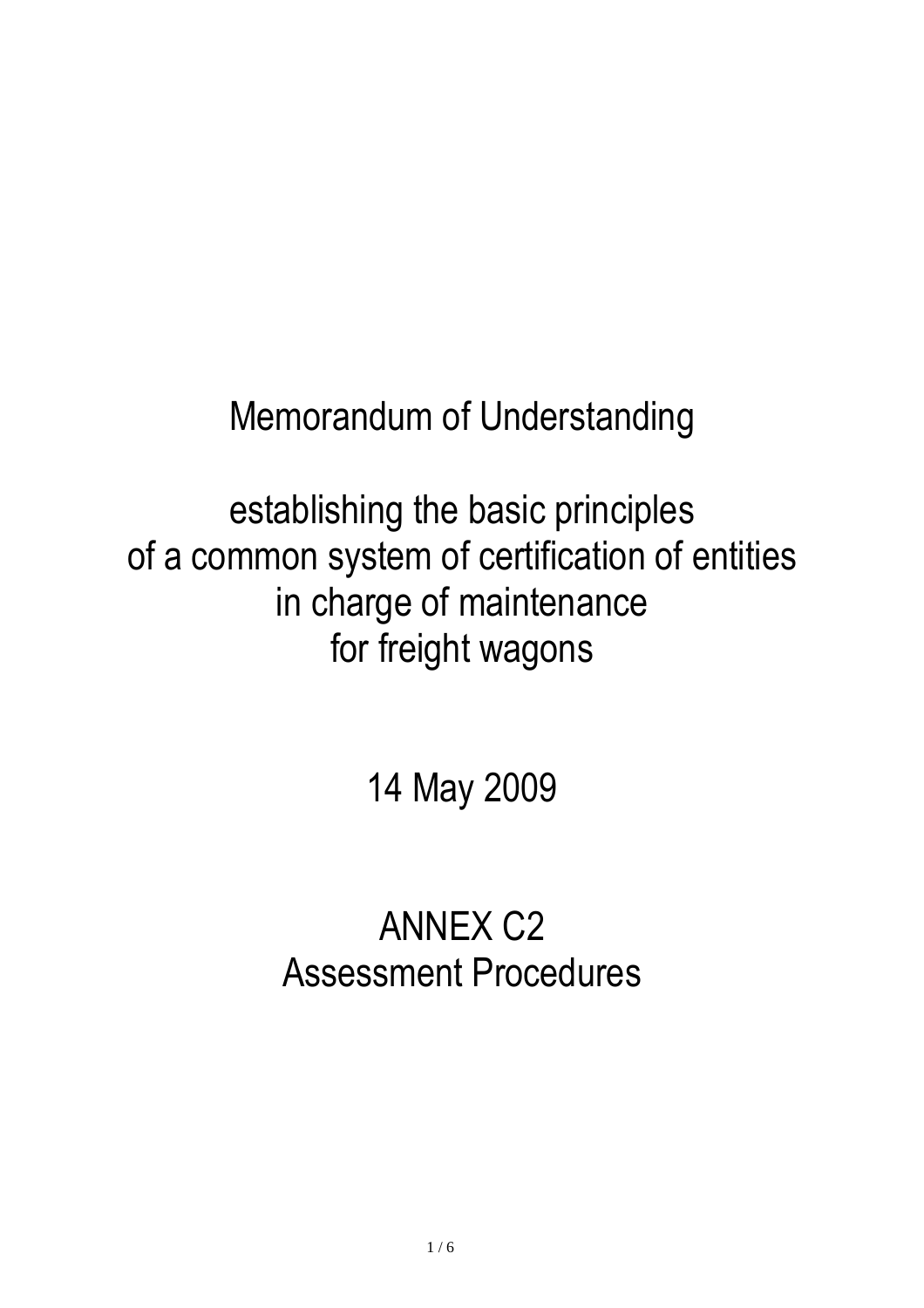# **Reference documents**

| Ref.          | Document Title                                                                                                                                                                            | Document ref.                                           |
|---------------|-------------------------------------------------------------------------------------------------------------------------------------------------------------------------------------------|---------------------------------------------------------|
| /1/           | "SMS Assessment Criteria" published by the European<br>Railway Agency                                                                                                                     | Version for NSA<br>impact assessment<br>from 31/05/2007 |
| /2/           | Document package "Safety Management System (SMS) and<br>Vehicle Keeper Certification" drafted by UIC, UIP, ERFA,<br>CER on behalf of the Commission Working Group "Role of<br>the keeper" | 15/01/2008                                              |
| /3/           | ERA Note: Safety Certification in the Railway System                                                                                                                                      | Version 1.0 from<br>24/07/2007                          |
| $\frac{1}{4}$ | MoU establishing the basic principles of a common system of<br>certification of entities in charge of maintenance for freight<br>wagons                                                   | Version 1.0 from<br>13/10/2008                          |
| /5/           | MoU – ECM Cert – Annex C1 (Assessment Criteria)                                                                                                                                           | Version 1.0 from<br>13/10/2008                          |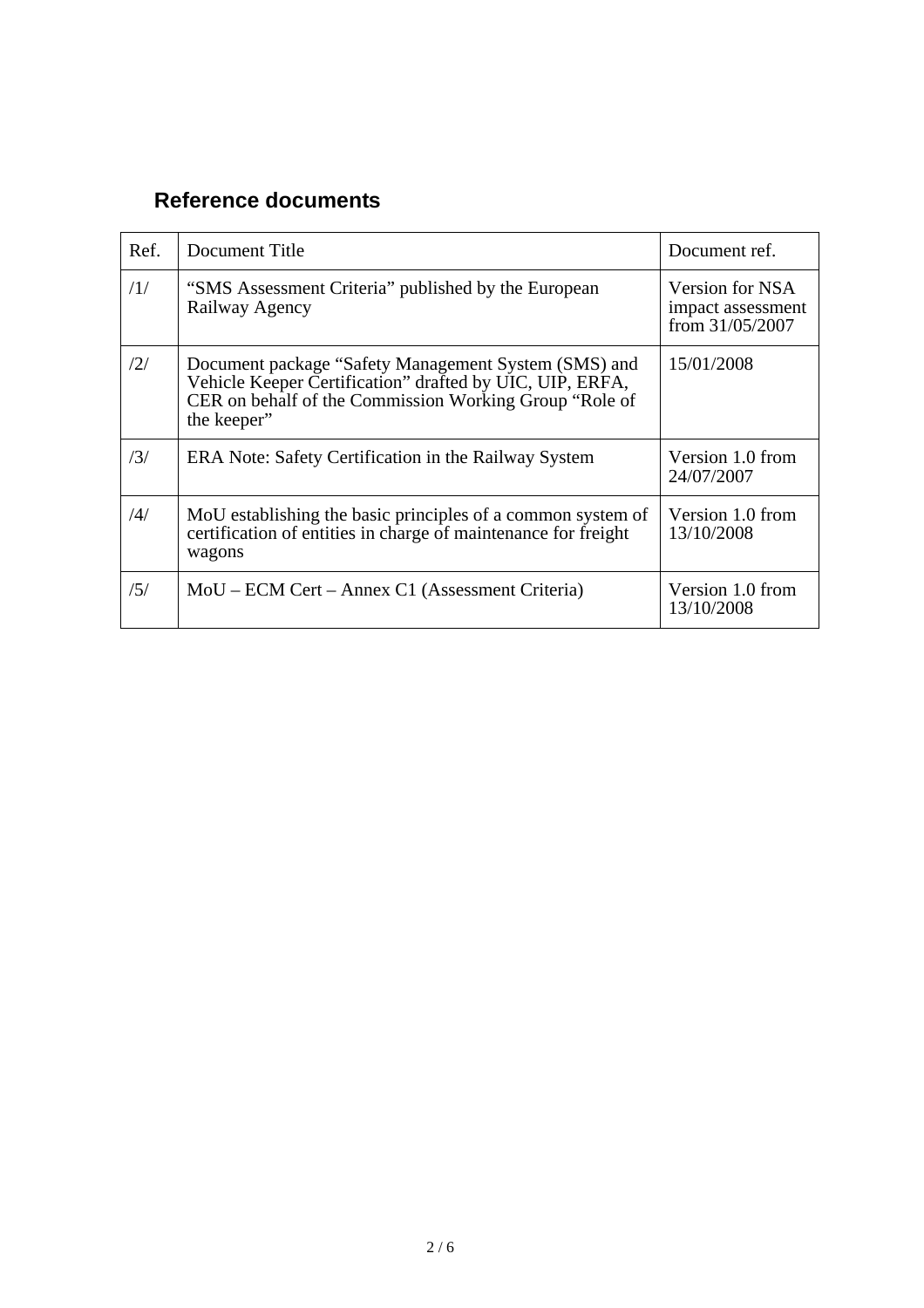## **Contents**

| 2.1 ECMs HAVING A STAND-ALONE MAINTENANCE SYSTEM 4 |  |
|----------------------------------------------------|--|
|                                                    |  |
|                                                    |  |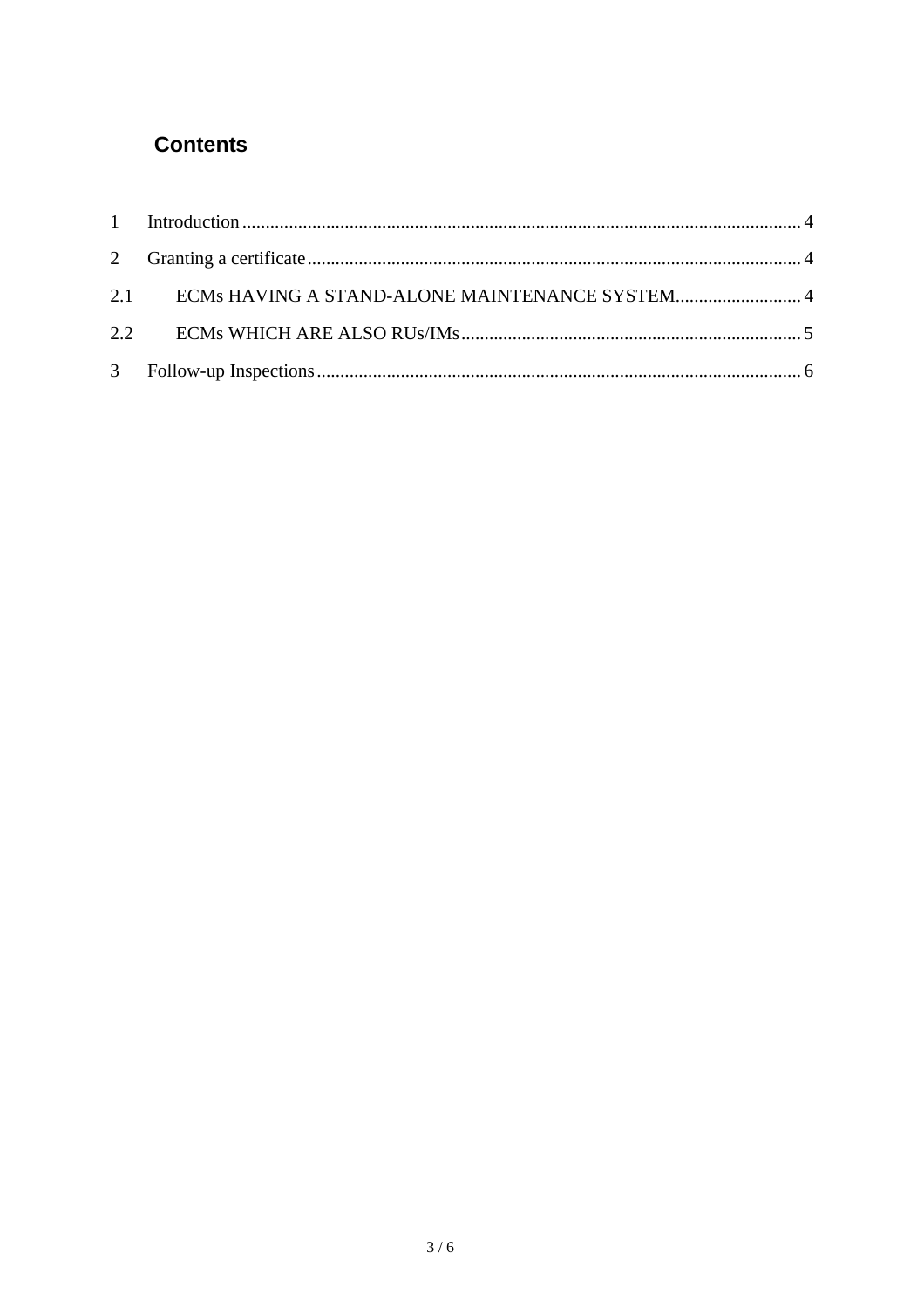### <span id="page-3-0"></span>**1 Introduction**

The Agency proposes to let the certification of the Entity in Charge of Maintenance (ECM) regarding its maintenance system follow the approach given by the Railway Safety Directive for the safety certification of railway undertakings (RUs) and the safety authorisation for infrastructure managers (IMs). Therefore the assessment procedures follow those developed under the Common Safety Method (CSM) for Conformity Assessment.

The CSM approach for SMS assessment will introduce two steps in the certification procedure: Firstly the assessment for the initial granting of the safety certificate or safety authorisation, which will be mainly based on the written procedures described in the manual of the safety management system (SMS). The NSA will need to verify the quality and appropriateness of the procedures according to the type and extent of operations of a particular RU or IM.

Secondly – after having granted certificate or authorisation – inspections on the ground need to be carried out under Article 16(2)(e) of the Railway Safety Directive to monitor if what has been written in the manual is actually performed in the operational daily work. Audits may be one means for conducting inspections, however neither prescribed nor explicitly recommended as there might be other means appropriate for a particular situation.

It is recommended by the Agency to adopt this approach also for the certification of the ECM.

## <span id="page-3-1"></span>**2 Granting a certificate**

For the procedure of granting a certificate for the maintenance system of an ECM it is necessary to distinguish between those entities being in the same time RU or IM and therefore integrate their maintenance system in the SMS and those that need to have a stand-alone maintenance management system.

#### <span id="page-3-2"></span>2.1 ECMs HAVING A STAND-ALONE MAINTENANCE SYSTEM

For ECMs that are not part of an RU or IM and therefore need a stand-alone maintenance system the assessment for granting the certificate should contain the subsequent steps:

- Receipt of the candidate's application using the ECM maintenance system certificate application form and including the maintenance system manual.
- The maintenance system manual should contain information about the internal organisation of the ECM (organisation chart; description of roles, responsibilities and functions; procedures for delegation from the executive management down to all levels of staff as well as a list of delegated functions).
- The maintenance system manual should contain basic descriptions of all procedures that handle safety-related activities. It should refer to underlying documents, in which organisational or operational details for the particular maintenance activities are given.
- Verification of the quality, appropriateness and comprehensiveness of the procedures described in the maintenance system manual by means of the complete list of ECM Assessment Criteria. Evidences should be given by the basic descriptions of the procedures in the manual accompanied by links or references to underlying documents, which should be consulted, if deemed necessary.
- The verification should be carried out by CB staff with suitable competence knowing the particularities of freight transport and the maintenance part of the railway system concerning vehicles.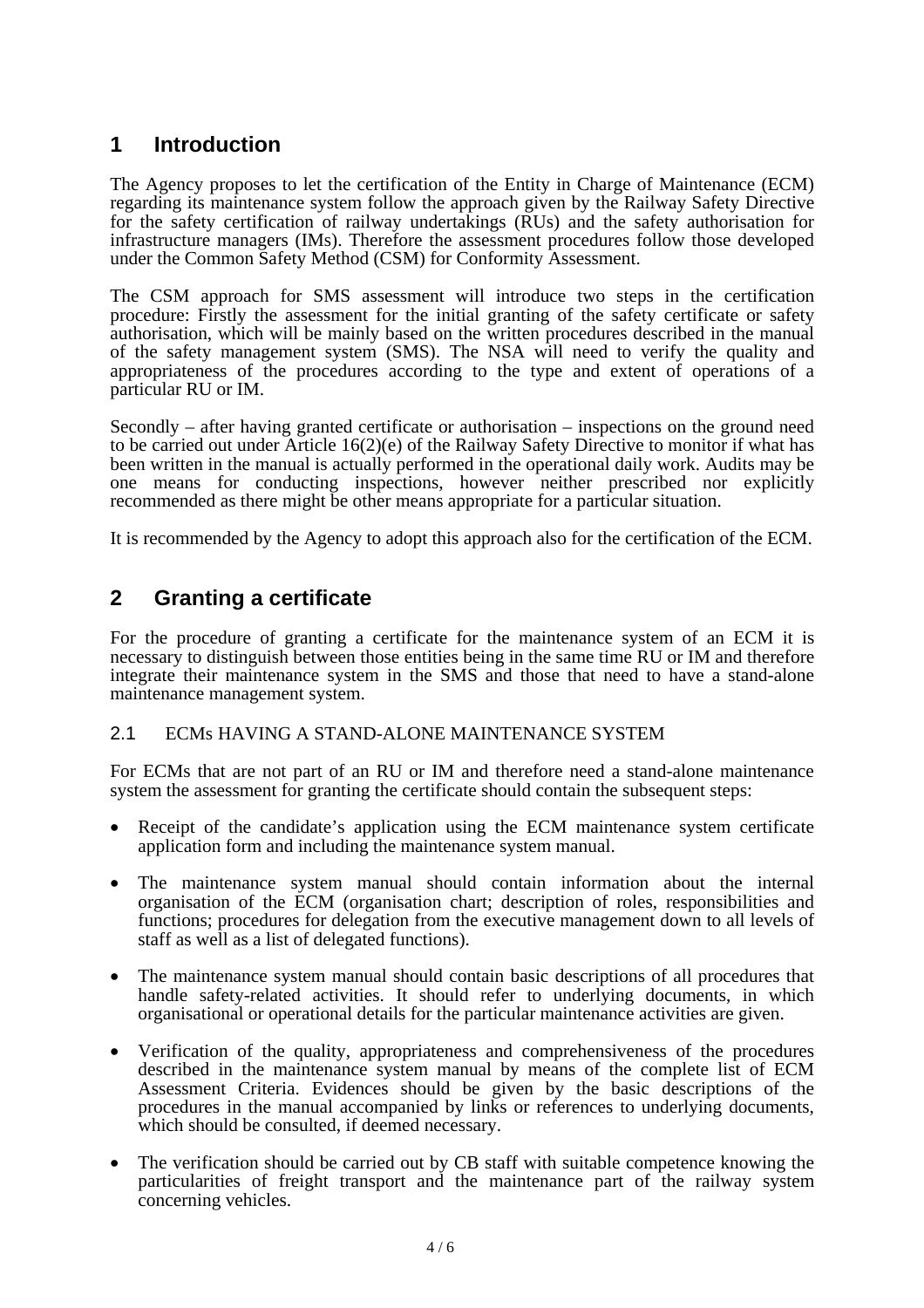- If necessary, follow up of lacks, weaknesses or open points detected within the maintenance system by inspections on the ground regarding these particular issues.
- Processing of the file within and communicating a decision four months after having received the application.
- The certificate can be granted for a period up to five years, depending on the Member States' implementation of Article  $10(5)$  of the Railway Safety Directive.

#### <span id="page-4-0"></span>2.2 ECMs WHICH ARE ALSO RUs/IMs

Generally speaking, the assessment of an ECM that is also an RU/IM should not differ from an ECM having a stand-alone maintenance system. The eight General Elements listed in the ECM Assessment Criteria will be already covered when assessing the SMS and therefore do not require assessment additional to that. Nevertheless, the abstracts/descriptions in the ECM Assessment Criteria need to be taken into account to ensure that no maintenance-related interpretation is missed. The Specific Elements need to be assessed in any case additionally as they are not covered by the SMS. Therefore the list of assessment procedures reads:

- Receipt of the candidate's application using the SMS certificate application form and including the information on the ECM activity or attaching the ECM maintenance system certificate application form.
- The SMS manual should reflect for all relevant procedures any additional items regarding the ECM activity.
- The SMS manual should contain additional chapters dealing with the specific requirements to the ECM activity.
- The contents of the SMS manual and the procedures for verification of the quality, appropriateness and comprehensiveness of the procedures described need to follow the approach given by the CSM on Conformity Assessment.
- Evidences should be given by the basic descriptions of the procedures in the manual accompanied by links or references to underlying documents, which should be consulted, if deemed necessary.
- The verification of the maintenance system parts within the SMS should be carried out by NSA staff with suitable competence knowing the particularities of freight transport and the maintenance part of the railway system concerning vehicles.
- If necessary, follow up of lacks, weaknesses or open points detected within the maintenance system by inspections on the ground regarding these particular issues.
- Processing of the file within and communicating a decision four months after having received the application under Article 12(1) of the Railway Safety Directive.
- The certificate, as tied to the safety certificate or safety authorisation, will have duration of up to five years, depending on the Member States' implementation of Article 10(5) of the Railway Safety Directive.